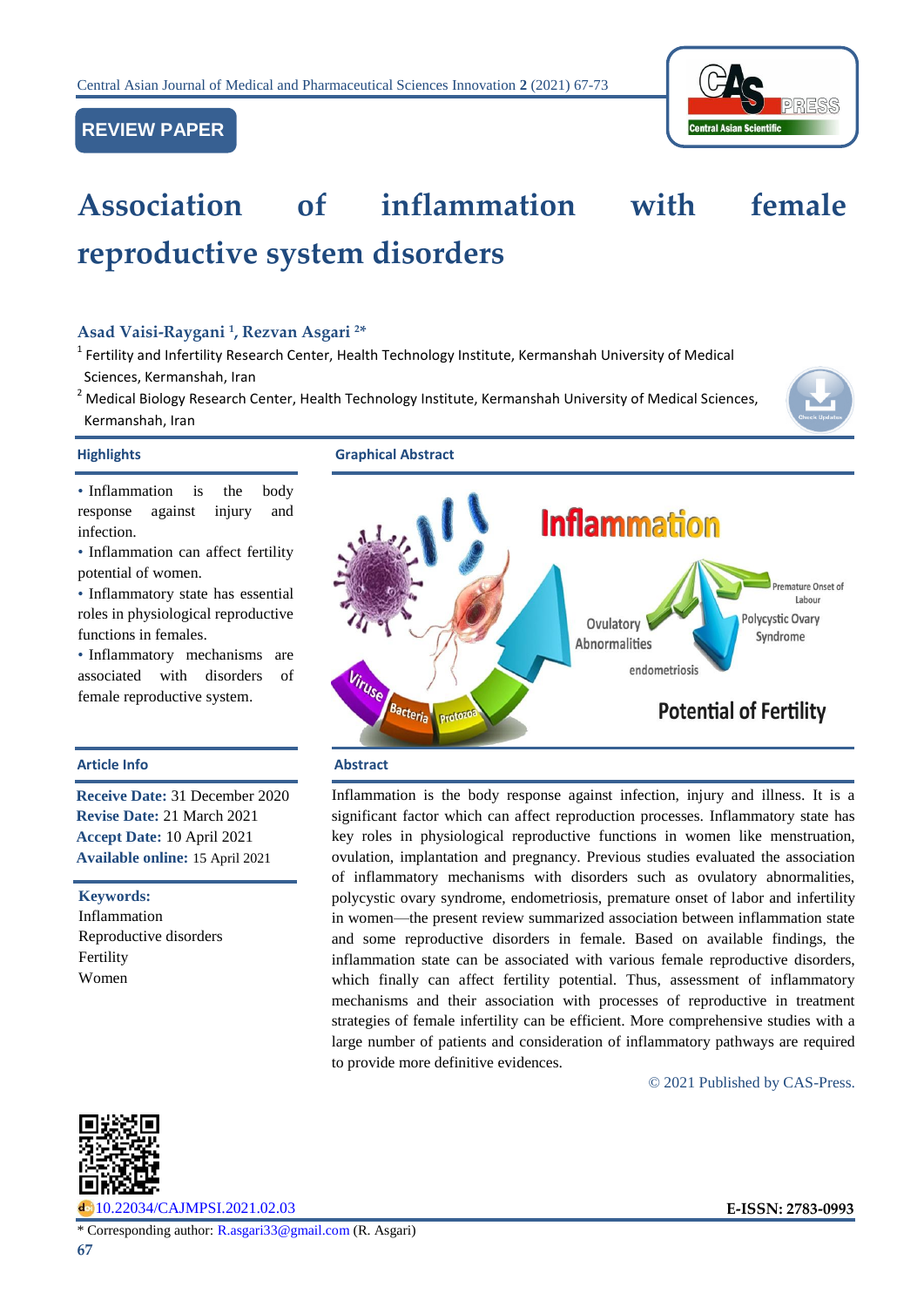#### **Introduction**

Reproductive disorders and infertility is a main challenge in female health and is related to adverse pregnancy outcomes, from implantation process until term. Among these disorders, we can mention polycystic ovary syndrome (PCOS), uterine fibroids, endometriosis, adenomyosis and inflammation. Inflammatory mechanisms play significant roles in the major processes of physiological reproductive in women such as menstruation, ovulation, implantation of embryo and pregnancy [\(Figure 1\)](#page-1-0) [\(1,](#page-4-0) [2,](#page-4-1) [3\)](#page-4-2). In fact, hyperinflammatory condition might result in disorder in the cross talk of immune-endocrine at female reproductive system, which predisposing to derangements of pregnancy [\(3\)](#page-4-2).



<span id="page-1-0"></span>**Figure 1**. Inflammation is involved in both physiologic events and pathogenic conditions in female reproductive system.

In fact, inflammation is a complex, active process for response to detrimental stimuli as well as is a type of nonspecific immune response. During inflammatory response from infection, components of immune system to the infection site are guided. After steps, in a small tissue space, phagocytic cells including macrophages and neutrophils inhibit the infection [\(4\)](#page-4-3). Moreover, inflammation may lead to acquired anatomic abnormalities that this also might are associated with pelvic adhesions and infertility [\(1\)](#page-4-0). It has been reported that inflammation state can reduce the infertility in women via damage to essential components of the oocytes, disorder in the processes of follicles maturation and fertilization, hormonal alternation, impairing the embryo implantation [\(5\)](#page-4-4). Therefore, controlling the inflammatory pathways is important factor in the reproductive tract pathologies of women. This review has focused on the association of the inflammation state with some reproductive-related disorders in women.

#### **Infection agents**

In reproductive female tract, infection agents such as viruses, bacteria and protozoa, can lead to inflammation and effect on reproductive processes in female. Among we can mention Chlamydia trachomatis, Neisseria gonorrhoeae, Treponema pallidum, Mycoplasma, Ureaplasma, HHV6 (Human herpes virus 6), Human papillomavirus (HPV), ZIKV (Zika virus), Herpes simplex virus (HSV), Trichomonas vaginalis, Toxoplasma gondii [\(6,](#page-4-5) [7,](#page-4-6) [8\)](#page-4-7).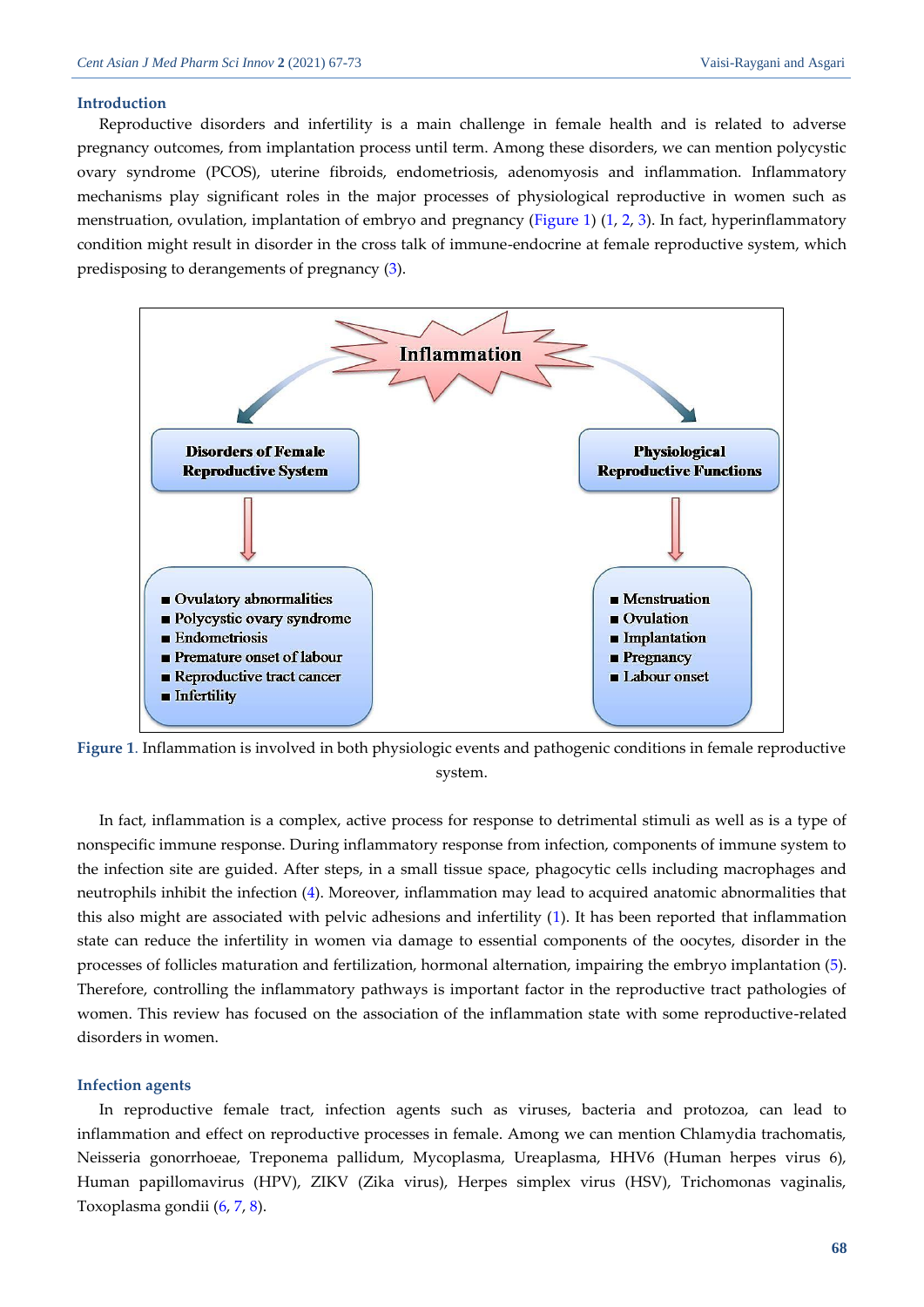Chlamydia trachomatis infection is the most common reason of inflammatory infertility, which in developed countries can lead to infertility in 10 to 30% of couples. However, in developing countries, infertility associated with pelvic inflammatory is about 85% [\(1\)](#page-4-0). The chlamydia infection prevalence mainly is not the same in various ethnic populations and it has been proposed that the genotypic dramatically can be effect in this context. In fact, various genotypes lead to variable expression of inflammatory cytokines that may be facilitatory or protective in the pelvic inflammatory disease (PID) progression [\(1\)](#page-4-0). Thus, the genotype can characterize susceptibility than infection from chlamydia. Generally, some infection agents by the various mechanisms can lead to dysfunction in female's reproductive system, which the recognition of these factors and their effects on reproductive events is significant in the treatment of infertile couples.

#### **Ovulatory abnormalities**

In the ovary, the various factors that are responsible for the inflammatory cascade such as leukotrienes, prostaglandins, histamine, leukotrienes, and different cytokines have been characterized [\(9\)](#page-4-8). It has been shown a relationship between inflammation markers and function of ovarian so that ovulation is related to a mid-cycle reduction in inflammation however, anovulation is related to high inflammation early in the ovarian cycle [\(10\)](#page-4-9). Therefore, ovulation process is comparable to the inflammatory state [\(9\)](#page-4-8). The premature ovarian failure (POF) is significant factor in link of ovulatory infertility and inflammation, which can effect reproduction. In women lower the 40 age, the POF incidence is 1%. About 25% of the POF women can spontaneously ovulate [\(1\)](#page-4-0). Various factors are associated with POF including intrinsic agents such as chromosome abnormalities and genetic disorders like galactosemia, and extrinsic agents include chemotherapy, ovarian surgery, smoking, irradiation, and toxins. Moreover, it has been suggested that inflammation might play an important role in ovulatory abnormalities. So that, the redistribution of dendritic cells and active monocytes to ovary might contributes to POF [\(11\)](#page-4-10).

### **Endometriosis**

Endometriosis is a common disorder in which endometrial tissue is found outside the uterine cavity [\(12\)](#page-4-11). It has been reported that 30–50% of the female with endometriosis, are infertile, and also among infertile female, 30- 71% have endometriosis [\(13,](#page-4-12) [14\)](#page-4-13). Therefore, endometriosis can has the undesirable effects on process of female fertility. It can impact on reproduction steps including folliculogenesis, ovulatory and fertilization, implantation and embryonic development [\(15,](#page-4-14) [16,](#page-4-15) [17\)](#page-5-0). Moreover, the endometriosis can result in enhancement of pregnancy loss risk, decreased of implantation capacity, anatomical obstruction related to endometriotic lesions. Endometriosis is related to inflammation and in women with endometriosis; the factors of host response to inflammation are enhance in their peritoneal fluid [\(18\)](#page-5-1). In the endometriosis, pelvic inflammation might result in formation of adhesion and scarring, and also anatomical disorder in the reproductive system. Inflammation also decreases the level of progesterone and impairs the endometrium function. Moreover, cytokines of inflammatory cells can influence in the maturation of oocytes and process of fertilization.

It has been reported that in women with endometriosis, the cytokines including  $TNF-\alpha$ , IL-1, IL-6 and IL-8 have enhanced [\(19\)](#page-5-2). In fact, the genetic variations in these inflammantory factors can associate with risk of endometriosis. For example,  $TNF-\alpha$  that is a multifunctional cytokine contributed in the inflammatory and immune processes, its levels increases in peritoneal fluid of women with endometriosis [\(20\)](#page-5-3). Moreover, several polymorphisms have been reported in the promoter of TNF- $\alpha$  gene, which may associate with the pathogenesis of endometriosis. For example, Ahsgar et al., and Teramoto et al., showed the association of the polymorphism of TNF-α 1031 T/C endometriosis risk [\(21,](#page-5-4) [22\)](#page-5-5). Also, another study has reported that in women with the IL-6- 174 G allele, prevalence of endometriomas is elevated [\(23\)](#page-5-6).

#### **Polycystic ovary syndrome (PCOS)**

**69** Polycystic ovary syndrome (PCOS) as the most prevalent endocrine disorder in women is associated with the infertility due to anovulation. PCOS is a heterogeneous disorder and women with this syndrome, the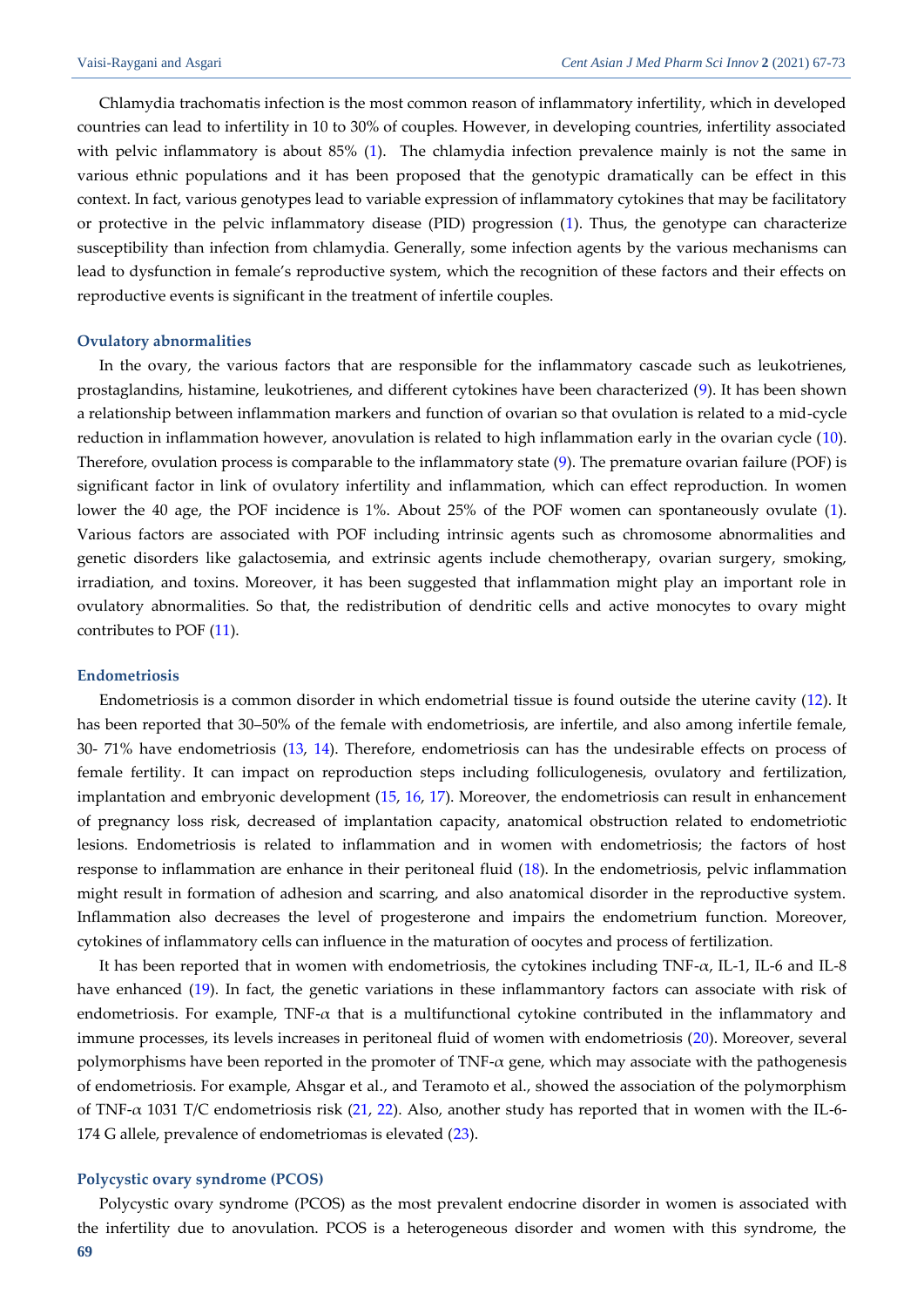menstrual irregularities and signs of androgen excessive are demonstrated [\(24\)](#page-5-7). In the process of ovulation, the inflammation is involved and uncontrolled inflammation might results to the PCOS development [\(25\)](#page-5-8). It has been reported that the anovulation is main cause of female infertility in PCOS and the morphology of polycystic ovarian is more prevalent in women with ovulation-related infertility [\(26,](#page-5-9) [27\)](#page-5-10). Low-grade chronic inflammation is underlying the ovarian dysfunction in the PCOS [\(28,](#page-5-11) [25\)](#page-5-8). The evidences show that visceral adipose tissue can play an important role in PCOS‐related inflammation ([25,](#page-5-8) [29\)](#page-5-12). Moreover, in PCOS, some dietary triggers can induce the oxidative stress in order to the inflammatory response stimulation. Inflammation stimulates the production of excess ovarian androgen and hyperandrogenism might be associated with low-grade chronic inflammation state. As well as the enhancement of abdominal adiposity associated with the inflammatory state in PCOS [\(30\)](#page-5-13).

Some proinflammatory genotypes are related to PCOS such as those that encode IL-6 and TNF receptor 2 [\(31,](#page-5-14) [32](#page-5-15)). IL‐6 as a main proinflammatory cytokines has an essential role in the process of inflammation. It has been shown that IL‐6 level closely related to the obesity as well as its serum levels is higher in the women with PCOS than healthy women [\(28,](#page-5-11) [33\)](#page-6-0). Given to the prevalence of PCOS in women and the implications on fertility process, thus, the syndrome and its association with inflammation can be important to female infertility management.

#### **Pregnancy**

In general, pregnancy immunology is the result of the composition of responses caused by the immune systems of maternal and the fetal-placental [\(34\)](#page-6-1). The implantation of embryo is an essential process in reproduction, which various cytokines, growth factors, chemokines and adhesion molecules are characterized in this process [\(35,](#page-6-2) [36\)](#page-6-3). Cytokines may is secretes by the cells of endometrial and the immune system which are recruited to the implantation site. The cytokines balance of Th1 and Th2 is characterized during pregnancy via the Th2 cytokines initial prevalence. However, the processes of Inflammatory/infection alter this balance via the progressive change toward predominance of Th1 and exacerbate the production of inflammatory cytokine that is contributed in adverse outcomes of pregnancy [\(37\)](#page-6-4). Also, hormones of maternal and placental can influence the inflammatory state [\(37\)](#page-6-4). Generally, the cytokines network dysregulation may results to adverse consequences in pregnancy such as preeclampsia, spontaneous abortion, preterm labor and fetal growth limitation [\(38,](#page-6-5) [39,](#page-6-6) [40\)](#page-6-7).

#### **Conclusion**

Inflammation is the response of body to injury and infection that mediators such as cytokines, chemokines and growth factors play important roles in this process. These inflammatory mediators can also effects on the immune function. Generally, in condition of the damage to body and inflammation that promote via pathogens, the inflammatory mediators release, then the various cells are activated including endothelial and epithelial cells, macrophages, neutrophils, platelets and mast cells in order to repair the injury and resolve the inflammation in body. In female's reproductive system, the inflammation is involved in the physiological processes including menstruation, ovulation, pregnancy and labour onset. The reproductive tract in order to the establishment of the normal reproductive functions is able to eliminate the inflammatory state by clearance of leukocytes and tissue debris. Moreover, inflammation can relate to pathophisiology conditions in reproductive system of women such as ovulatory abnormalities, endometriosis, polycystic ovary syndrome and infertility.

The female reproductive disorders can due to excessive activation of inflammatory pathways or its dysregulation. According to review of literature, during ovulation the inflammatory mediators release and play the important roles in this process as well as ovarian follicular dynamics, however, dysregulation of the inflammation can result the PCOS development. The inflammation also can be a main agent in endometriosisrelated infertility, so that the leukocyte infiltration and cytokines play significant roles in reproduction process [\(12\)](#page-4-11). In addition, the cytokines dysregulation can results to adverse consequences of pregnancy. Therefore,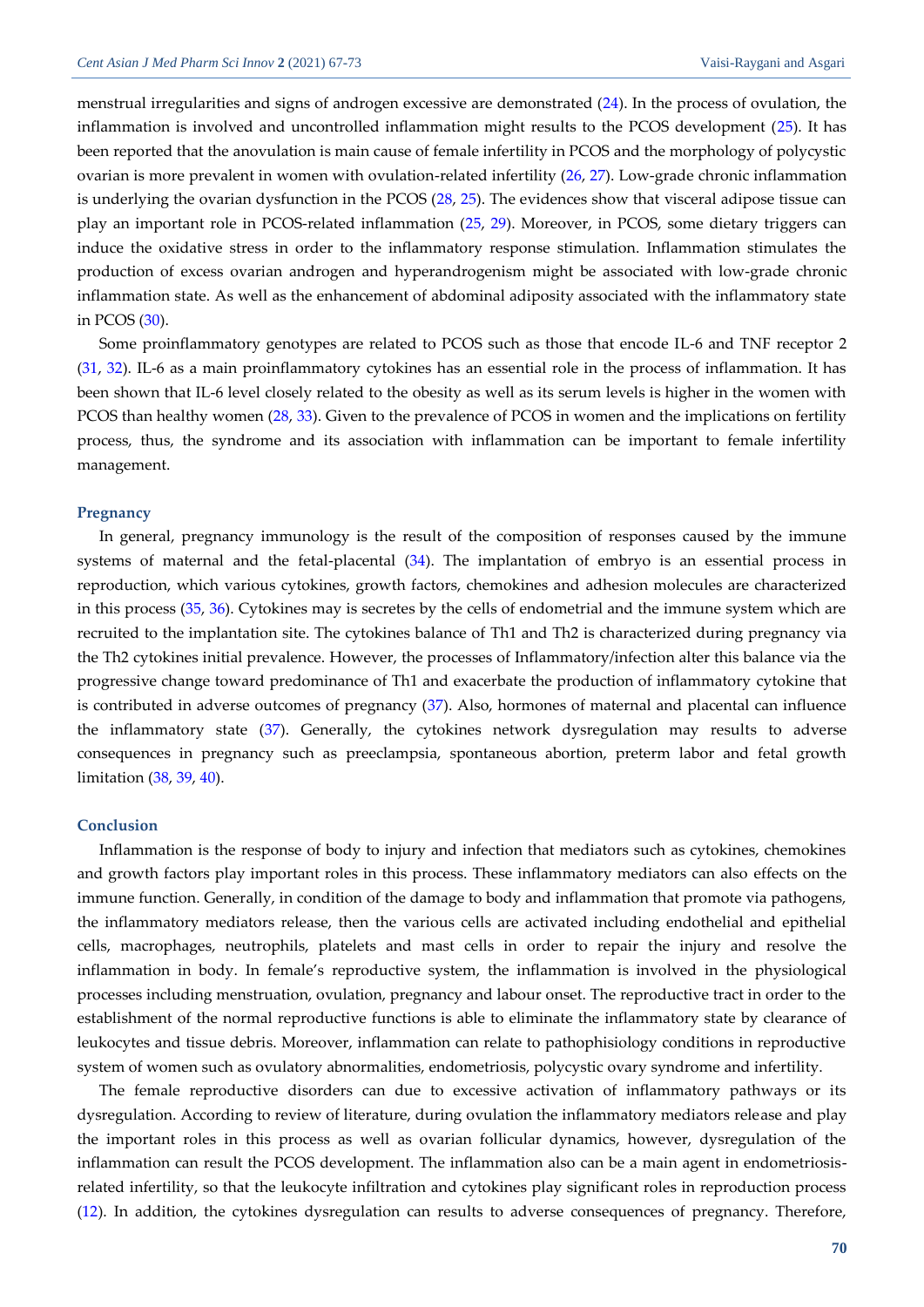determine the accurate molecular mechanism of inflammatory pathways in the reproductive system of women can be helpful to the therapeutic strategies in the reproductive tract disorders.

# **References**

- <span id="page-4-0"></span>1. Weiss G, Goldsmith LT, Taylor RN, Bellet D, Taylor HS. [Inflammation in reproductive disorders.](https://www.researchgate.net/profile/Dominique-Bellet/publication/23999202_Inflammation_in_Reproductive_Disorders/links/02e7e5271475bedf4d000000/Inflammation-in-Reproductive-Disorders.pdf) Reprod Sci 2009; 16(2): 216-229. <https://doi.org/10.1177/1933719108330087>
- <span id="page-4-1"></span>2. Goswami B, Rajappa M, Sharma M, Sharma A. [Inflammation: its role and interplay in the development of](https://d1wqtxts1xzle7.cloudfront.net/48707543/j.1525-1438.2007.01089.x20160909-18637-1kyjw17.pdf?1473443475=&response-content-disposition=inline%3B+filename%3DInflammation_its_role_and_interplay_in_t.pdf&Expires=1618234636&Signature=gVVYp2KZHtXKhkOUh8c8YWriGrwlbtrdP1ZXbuE0h5JJZEFig8Li9E5D0VmmOojDoRhdEv0tIpRo5P1sf2prJk32Fs9XkQYCIznZ6Ob3SgmiZ6j9NDibwj~qFW8kXq3Q-X7ylWAz~BjljLlNhvWHV8R1qe1LClksvDPaUbeEtasv~sPf7~pyLY9KMrNqy3gFA~Pqk0B32X0nynRZKQjv3QPVpAkC3oohE-1mAU6t3M9MMDL9JqfPv-p9qGx9YRYefEqnYp3IDATMLbvDkH0kRiDIPSmozSHMo~EuDFiPcP6Nz8aG5hTMUi7JtAFAbvEJi4wdhFxXSAbmAqhO0RDjHQ__&Key-Pair-Id=APKAJLOHF5GGSLRBV4ZA)  [cancer, with special focus on gynecological malignancies.](https://d1wqtxts1xzle7.cloudfront.net/48707543/j.1525-1438.2007.01089.x20160909-18637-1kyjw17.pdf?1473443475=&response-content-disposition=inline%3B+filename%3DInflammation_its_role_and_interplay_in_t.pdf&Expires=1618234636&Signature=gVVYp2KZHtXKhkOUh8c8YWriGrwlbtrdP1ZXbuE0h5JJZEFig8Li9E5D0VmmOojDoRhdEv0tIpRo5P1sf2prJk32Fs9XkQYCIznZ6Ob3SgmiZ6j9NDibwj~qFW8kXq3Q-X7ylWAz~BjljLlNhvWHV8R1qe1LClksvDPaUbeEtasv~sPf7~pyLY9KMrNqy3gFA~Pqk0B32X0nynRZKQjv3QPVpAkC3oohE-1mAU6t3M9MMDL9JqfPv-p9qGx9YRYefEqnYp3IDATMLbvDkH0kRiDIPSmozSHMo~EuDFiPcP6Nz8aG5hTMUi7JtAFAbvEJi4wdhFxXSAbmAqhO0RDjHQ__&Key-Pair-Id=APKAJLOHF5GGSLRBV4ZA) Int J Gynecol Cancer 2008; 18(4): 591-599. <http://dx.doi.org/10.1136/ijgc-00009577-200807000-00001>
- <span id="page-4-2"></span>3. Vannuccini S, Clifton VL, Fraser IS, Taylor HS, Critchley H, Giudice LC, Petraglia F. [Infertility and](https://watermark.silverchair.com/dmv044.pdf?token=AQECAHi208BE49Ooan9kkhW_Ercy7Dm3ZL_9Cf3qfKAc485ysgAAAqIwggKeBgkqhkiG9w0BBwagggKPMIICiwIBADCCAoQGCSqGSIb3DQEHATAeBglghkgBZQMEAS4wEQQMqNDsXbdFRIEV9UnvAgEQgIICVWR13T-DNNYf43aq1lLpz3f1ojmU7qJ9cAu0Ganh6bzmHTqN050o64gtaly9sUj160i9VIgPnpwI-2DbYR17JYsPZROUZOlhcIDD9qftWM-2Keaa_wRFvr-w_LMDc1mTxcDiTv_rk3Re05ADqC3yWe-DGrH4AceHlOJDZYVDc2fwLKFqlgSdQdbDwxzUU_k9MygAIXHfrFb6K2M0JqBUThrVLX9ZAyghahwbSlSj6rkYHZJdZmNKFKtEsyd12ntUp7UHso355WuPTUMKQHyvNGvboK9nOz3oy80LJRDL1CkMo6jFr-4pE3eAupXuv2UtBbDpx7sWquDRs_CSZH5pNNj2UI3xIRV1VadZQd64y5SA0zt9f7XdiMF3ihOZKsVfLkEOcCmUetO12Qb_aQxgG1YAPMH-0xJwrTm1cxKFMZEX-VY1PoS25srswsRTjMUooUvxLAs42z_SpPtu6qkGzpC7JX2I81v__p5NVg0I8sAhO63t82oVhZlYOID7kdiRnvC2UFvnOoFRNt-eSSLSvvwiVb1vweHN5MY88erUxh-CcVNtWAN9elzpRhWdn8_IG_JBFSTfdx4UkSHjYWu5VU2umML3oGUvF7Oc5VxvA8gO3kq3DvrMhuR9HiefnaTcYulpnqP6AKfYfYGdVQ_ZaP896eve7PTCNoFH6mYD_pVza4r8Nncnm5jRcVm59ac0wwdvwiLueXxnBildY0dEpOH1GI5Ge5IjEgYGTXEwAbRDzoeCW2O8-8O-ZjwtrwCUiga689RiIBCYmJAwt7VWqeHpy_SQhg)  [reproductive disorders: impact of hormonal and inflammatory mechanisms on pregnancy outcome.](https://watermark.silverchair.com/dmv044.pdf?token=AQECAHi208BE49Ooan9kkhW_Ercy7Dm3ZL_9Cf3qfKAc485ysgAAAqIwggKeBgkqhkiG9w0BBwagggKPMIICiwIBADCCAoQGCSqGSIb3DQEHATAeBglghkgBZQMEAS4wEQQMqNDsXbdFRIEV9UnvAgEQgIICVWR13T-DNNYf43aq1lLpz3f1ojmU7qJ9cAu0Ganh6bzmHTqN050o64gtaly9sUj160i9VIgPnpwI-2DbYR17JYsPZROUZOlhcIDD9qftWM-2Keaa_wRFvr-w_LMDc1mTxcDiTv_rk3Re05ADqC3yWe-DGrH4AceHlOJDZYVDc2fwLKFqlgSdQdbDwxzUU_k9MygAIXHfrFb6K2M0JqBUThrVLX9ZAyghahwbSlSj6rkYHZJdZmNKFKtEsyd12ntUp7UHso355WuPTUMKQHyvNGvboK9nOz3oy80LJRDL1CkMo6jFr-4pE3eAupXuv2UtBbDpx7sWquDRs_CSZH5pNNj2UI3xIRV1VadZQd64y5SA0zt9f7XdiMF3ihOZKsVfLkEOcCmUetO12Qb_aQxgG1YAPMH-0xJwrTm1cxKFMZEX-VY1PoS25srswsRTjMUooUvxLAs42z_SpPtu6qkGzpC7JX2I81v__p5NVg0I8sAhO63t82oVhZlYOID7kdiRnvC2UFvnOoFRNt-eSSLSvvwiVb1vweHN5MY88erUxh-CcVNtWAN9elzpRhWdn8_IG_JBFSTfdx4UkSHjYWu5VU2umML3oGUvF7Oc5VxvA8gO3kq3DvrMhuR9HiefnaTcYulpnqP6AKfYfYGdVQ_ZaP896eve7PTCNoFH6mYD_pVza4r8Nncnm5jRcVm59ac0wwdvwiLueXxnBildY0dEpOH1GI5Ge5IjEgYGTXEwAbRDzoeCW2O8-8O-ZjwtrwCUiga689RiIBCYmJAwt7VWqeHpy_SQhg) Hum Reprod update 2016; 22(1): 104-115. <https://doi.org/10.1093/humupd/dmv044>
- <span id="page-4-3"></span>4. Jabbour HN, Sales KJ, Catalano RD, Norman JE. [Inflammatory pathways in female reproductive health and](http://citeseerx.ist.psu.edu/viewdoc/download?doi=10.1.1.871.8334&rep=rep1&type=pdf)  [disease.](http://citeseerx.ist.psu.edu/viewdoc/download?doi=10.1.1.871.8334&rep=rep1&type=pdf) Reproduction 2009; 138(6): 903. <https://doi.org/10.1530/REP-09-0247>
- <span id="page-4-4"></span>5. Rasheed HA, Hamid P. [Inflammation to Infertility: Panoramic View on Endometriosis.](https://assets.cureus.com/uploads/review_article/pdf/42832/1612431464-1612431458-20210204-18590-e2vzw6.pdf) Cureus 2020; 12(11): 1-10. <https://doi.org/10.7759/cureus.11516>
- <span id="page-4-5"></span>6. Sulova A, Strmisková J, Pilka L, Vĕzník Z, Pospísil L. [Direct and indirect detection of Chlamydia in infertile](https://europepmc.org/article/med/9424252)  [married couples in the assisted reproduction program.](https://europepmc.org/article/med/9424252) Ceska Gynekologie 1997; 62(3): 134-137. ISSN: [12107832](https://www.google.com/search?q=issn%12107832)
- <span id="page-4-6"></span>7. Ruggeri M, Cannas S, Cubeddu M, Molicotti P, Piras GL, Dessole S, Zanetti S. [Bacterial agents as a cause of](http://www.newmicrobiologica.org/PUB/allegati_pdf/2016/3/206.pdf)  [infertility in humans.](http://www.newmicrobiologica.org/PUB/allegati_pdf/2016/3/206.pdf) New Microbiol 2016; 39(3): 206-209. ISSN[: 11217138](https://www.google.com/search?q=issn%11217138)
- <span id="page-4-7"></span>8. Apari P, de Sousa JD, Müller V. [Why sexually transmitted infections tend to cause infertility: an evolutionary](https://storage.googleapis.com/plos-corpus-prod/10.1371/journal.ppat.1004111/1/ppat.1004111.pdf?X-Goog-Algorithm=GOOG4-RSA-SHA256&X-Goog-Credential=wombat-sa%40plos-prod.iam.gserviceaccount.com%2F20210413%2Fauto%2Fstorage%2Fgoog4_request&X-Goog-Date=20210413T062421Z&X-Goog-Expires=3600&X-Goog-SignedHeaders=host&X-Goog-Signature=9cea614ebf078a0703282fe3c337cb04bab068d0acfa11e67bd64f66ef9ed7595f644295bf338085707978b60c63e759a1586a23fce7ec5cd90e107bb3fa9deab0eb3088bb42268c39525f3ad9ca2722685600c2d54a512c5aecff7b611669fd5fb6c8b9f35fc958232a6d050c4f18eeb155edf3d3249a8a30f19fe22cfd2c6553782ff75df2ba3df5666e4c0ce2475ec32dcbd51fad283cc41c1efb88d01d314cde429a0caceb371c88fbbf2cdf379e9980fbc3fa587e5ac7c637d58a194fdfaa4ba3c200033c48197d0352c70a86b6f53d28bf789c4aac5beea9d2167c1253d3eb61f31f776270c1d763ea92a8bef3c1dbac4891cd240e690aa282ab63079c)  [hypothesis.](https://storage.googleapis.com/plos-corpus-prod/10.1371/journal.ppat.1004111/1/ppat.1004111.pdf?X-Goog-Algorithm=GOOG4-RSA-SHA256&X-Goog-Credential=wombat-sa%40plos-prod.iam.gserviceaccount.com%2F20210413%2Fauto%2Fstorage%2Fgoog4_request&X-Goog-Date=20210413T062421Z&X-Goog-Expires=3600&X-Goog-SignedHeaders=host&X-Goog-Signature=9cea614ebf078a0703282fe3c337cb04bab068d0acfa11e67bd64f66ef9ed7595f644295bf338085707978b60c63e759a1586a23fce7ec5cd90e107bb3fa9deab0eb3088bb42268c39525f3ad9ca2722685600c2d54a512c5aecff7b611669fd5fb6c8b9f35fc958232a6d050c4f18eeb155edf3d3249a8a30f19fe22cfd2c6553782ff75df2ba3df5666e4c0ce2475ec32dcbd51fad283cc41c1efb88d01d314cde429a0caceb371c88fbbf2cdf379e9980fbc3fa587e5ac7c637d58a194fdfaa4ba3c200033c48197d0352c70a86b6f53d28bf789c4aac5beea9d2167c1253d3eb61f31f776270c1d763ea92a8bef3c1dbac4891cd240e690aa282ab63079c) PLoS Pathog 2014; 10(8): 1004111. <https://doi.org/10.1371/journal.ppat.1004111>
- <span id="page-4-8"></span>9. Espey LL. [Current status of the hypothesis that mammalian ovulation is comparable to an inflammatory](https://watermark.silverchair.com/biolreprod0233.pdf?token=AQECAHi208BE49Ooan9kkhW_Ercy7Dm3ZL_9Cf3qfKAc485ysgAAArcwggKzBgkqhkiG9w0BBwagggKkMIICoAIBADCCApkGCSqGSIb3DQEHATAeBglghkgBZQMEAS4wEQQMjpDQwf2kQBPbZdOeAgEQgIICauL4LFPDEAhzXK51WLzPB3ETbgkarkD9xl3HDXJWsl_fLPAiR_3Gr7kyiKM0fqB1-7tQmQ5HdB9GYhuwGyRVrxdyXIAQ_etiF4t50pqJlyrfsUr5RT6y1hkxuCg_2rSelxaIkG5pYRNS6ZZr6IxMKItkC8AyXSh3wufG39yhl1I3Pc3EiO3ZiItVgTm4fxz_m_C-TlDs_1TXy_ey0MzhdDOgwC45No3_KpLDZV5WfxKki9NbozbEnKNwtxI8FzjkzxpNuYxBEdzVH-92cxbWEzuQRK3fh0Yu_HyOLpLZzEs0hglrZ0j_L20MdjEY5u-XQ6b1rg12zU9J7oBFt5IzlYaV7sRgqQItq4oBlky-KJcOb9nI7r4GhdVR_kRLgQx3T2-eolsOL2CrMcSM-tAtg8rV6Are9AHMHhByzJfcsBrP0tF6JfTV1w5v5kegYRjjFAnkihrGhfJZhk1g7QW7dBwnZ2BtdB_PY8a-97Qv-bcRePFDrXcWWF06baHW4r_5E7JCXhVY7YcpYP3RGXCrROA-_JichBP8c0wGYnK1UP2xwNKYoDlJ3lk10GV_nmduIwG_hy_hAPn1JTnkeZcHDCbo3MSBsQ_jqG465-cTftJV2_-ox87nyqp1TFlI0r9SvmfIiZl-aiJO2Fv-ZH4JdlYHqGLBzsZAktw9ygVoFn4-mOr9gm960SAuERLBE_2VSN7hmtr3qkZJnCVXjE2Ynx3XtPazYAfQIyHbAPnlseiXZJkpuUG4zWO3HT1-pPuEC8ZAsBb4d02BRMEVrf7n_e_MmDpMoLez86ecbxqn0CRf8qHVHf_N2GDZDA)  [reaction.](https://watermark.silverchair.com/biolreprod0233.pdf?token=AQECAHi208BE49Ooan9kkhW_Ercy7Dm3ZL_9Cf3qfKAc485ysgAAArcwggKzBgkqhkiG9w0BBwagggKkMIICoAIBADCCApkGCSqGSIb3DQEHATAeBglghkgBZQMEAS4wEQQMjpDQwf2kQBPbZdOeAgEQgIICauL4LFPDEAhzXK51WLzPB3ETbgkarkD9xl3HDXJWsl_fLPAiR_3Gr7kyiKM0fqB1-7tQmQ5HdB9GYhuwGyRVrxdyXIAQ_etiF4t50pqJlyrfsUr5RT6y1hkxuCg_2rSelxaIkG5pYRNS6ZZr6IxMKItkC8AyXSh3wufG39yhl1I3Pc3EiO3ZiItVgTm4fxz_m_C-TlDs_1TXy_ey0MzhdDOgwC45No3_KpLDZV5WfxKki9NbozbEnKNwtxI8FzjkzxpNuYxBEdzVH-92cxbWEzuQRK3fh0Yu_HyOLpLZzEs0hglrZ0j_L20MdjEY5u-XQ6b1rg12zU9J7oBFt5IzlYaV7sRgqQItq4oBlky-KJcOb9nI7r4GhdVR_kRLgQx3T2-eolsOL2CrMcSM-tAtg8rV6Are9AHMHhByzJfcsBrP0tF6JfTV1w5v5kegYRjjFAnkihrGhfJZhk1g7QW7dBwnZ2BtdB_PY8a-97Qv-bcRePFDrXcWWF06baHW4r_5E7JCXhVY7YcpYP3RGXCrROA-_JichBP8c0wGYnK1UP2xwNKYoDlJ3lk10GV_nmduIwG_hy_hAPn1JTnkeZcHDCbo3MSBsQ_jqG465-cTftJV2_-ox87nyqp1TFlI0r9SvmfIiZl-aiJO2Fv-ZH4JdlYHqGLBzsZAktw9ygVoFn4-mOr9gm960SAuERLBE_2VSN7hmtr3qkZJnCVXjE2Ynx3XtPazYAfQIyHbAPnlseiXZJkpuUG4zWO3HT1-pPuEC8ZAsBb4d02BRMEVrf7n_e_MmDpMoLez86ecbxqn0CRf8qHVHf_N2GDZDA) Biol Reprod 1994; 50(2): 233-238. <https://doi.org/10.1095/biolreprod50.2.233>
- <span id="page-4-9"></span>10. Lorenz TK, Worthman CM, Vitzthum VJ. [Links among inflammation, sexual activity and ovulation:](https://watermark.silverchair.com/eov029.pdf?token=AQECAHi208BE49Ooan9kkhW_Ercy7Dm3ZL_9Cf3qfKAc485ysgAAAp0wggKZBgkqhkiG9w0BBwagggKKMIIChgIBADCCAn8GCSqGSIb3DQEHATAeBglghkgBZQMEAS4wEQQMfirtKMNa3_GswoGqAgEQgIICUDtiir3Oa3IsAUvS9ExE7NjhuKqaWs7Q5r4wLhL4TGDXrRO2nnxLCTK22RUVHwkTPFjJxE6HPP3dv4W1QgovHXKKq_zewcV1SIJRlqdOodycungwUVzI_T5dddlbr4LsQKF7hGW6uFmq1vo2uMv2UdIWo3pq1luT6cI14aO7FL5UmA9ag1-hnmU9uc8G58Fmj5OW39QuLBU9NzHOTF1oWjuWgi6UKPfCIp5MB3fx3PUzVNq9pEvBfO90NbIS1oK1WYe4cB3upZ3rUvRLIVqtXOs-cQj5KZwkzC2cxfaS628bVr_hChbu0f-4XQ38rYXX_AbieUiSc_QtC_kjm6fw649FECzjABnT25bIzepcoVBS6qJbe61cmr7VuOsn_yV4N4OTIy4NGRtm8Y-pF7t5E0T7qT65dUig4Yx0b1CLiJt4blAKV--QPAr-YkScKOMVLt1Fui2KJcQteejWnUECRePbqi_65kZ1Tyzjv_7pYdHH3nF3M2VthXsID9KrQLyhsJjim2dsgIGqpNYBKI7a-aOl-c7Ka4RCTw9jIc39J5WTgYF2g3GZu9eom1NDm1EiVwQsDQm5qCWjQOCa0lO3vj-z3Yvx9pB_ZHsaSz_It-rnNwXEeZ2p7orAJyVb5TQyT4u56pOzZxkJlamUV4WSR37V2jy77_zzAK4U4_vBZj1ADN0ulSYck7UO2BpusEpfExi2YBVDBLxsd32EiGycmHUrLxoMgmp-lGvQVLVJYyyDWtlp9zo0IiqrTG_pqrO4UuWGee9mIYnpy0PTezPT1LM)  [evolutionary trade-offs and clinical implications.](https://watermark.silverchair.com/eov029.pdf?token=AQECAHi208BE49Ooan9kkhW_Ercy7Dm3ZL_9Cf3qfKAc485ysgAAAp0wggKZBgkqhkiG9w0BBwagggKKMIIChgIBADCCAn8GCSqGSIb3DQEHATAeBglghkgBZQMEAS4wEQQMfirtKMNa3_GswoGqAgEQgIICUDtiir3Oa3IsAUvS9ExE7NjhuKqaWs7Q5r4wLhL4TGDXrRO2nnxLCTK22RUVHwkTPFjJxE6HPP3dv4W1QgovHXKKq_zewcV1SIJRlqdOodycungwUVzI_T5dddlbr4LsQKF7hGW6uFmq1vo2uMv2UdIWo3pq1luT6cI14aO7FL5UmA9ag1-hnmU9uc8G58Fmj5OW39QuLBU9NzHOTF1oWjuWgi6UKPfCIp5MB3fx3PUzVNq9pEvBfO90NbIS1oK1WYe4cB3upZ3rUvRLIVqtXOs-cQj5KZwkzC2cxfaS628bVr_hChbu0f-4XQ38rYXX_AbieUiSc_QtC_kjm6fw649FECzjABnT25bIzepcoVBS6qJbe61cmr7VuOsn_yV4N4OTIy4NGRtm8Y-pF7t5E0T7qT65dUig4Yx0b1CLiJt4blAKV--QPAr-YkScKOMVLt1Fui2KJcQteejWnUECRePbqi_65kZ1Tyzjv_7pYdHH3nF3M2VthXsID9KrQLyhsJjim2dsgIGqpNYBKI7a-aOl-c7Ka4RCTw9jIc39J5WTgYF2g3GZu9eom1NDm1EiVwQsDQm5qCWjQOCa0lO3vj-z3Yvx9pB_ZHsaSz_It-rnNwXEeZ2p7orAJyVb5TQyT4u56pOzZxkJlamUV4WSR37V2jy77_zzAK4U4_vBZj1ADN0ulSYck7UO2BpusEpfExi2YBVDBLxsd32EiGycmHUrLxoMgmp-lGvQVLVJYyyDWtlp9zo0IiqrTG_pqrO4UuWGee9mIYnpy0PTezPT1LM) Evol Med Public Health 2015; 2015(1): 304-324. <https://doi.org/10.1093/emph/eov029>
- <span id="page-4-10"></span>11. Tas M, de Haan-Meulman M, Kabel PJ, Drexhage HA. [Defects in monocyte polarization](https://repub.eur.nl/pub/40711/920513_TAS,%20Maarten%20Pieter%20Rinse.pdf#page=55) and dendritic cell [clusteringin patients with Graves' disease. A putative role for a non](https://repub.eur.nl/pub/40711/920513_TAS,%20Maarten%20Pieter%20Rinse.pdf#page=55)-specific immunoregulatory factor [related to retroviral P15E.](https://repub.eur.nl/pub/40711/920513_TAS,%20Maarten%20Pieter%20Rinse.pdf#page=55) Clin Endocrinol (Oxf) 1991; 34(6): 441-448. [https://doi.org/10.1111/j.1365-](https://doi.org/10.1111/j.1365-2265.1991.tb00323.x) [2265.1991.tb00323.x](https://doi.org/10.1111/j.1365-2265.1991.tb00323.x)
- <span id="page-4-11"></span>12. Halis G, Arici A. [Endometriosis and inflammation in infertility.](https://srv2.freepaper.me/n/CZPy84NnaB8q0PMiY71RVQ/PDF/de/def1c373b0d99caf6cfcb09747d037a1.pdf) Ann NY Acad Sci 2004; 1034(1): 300-315. <https://doi.org/10.1196/annals.1335.032>
- <span id="page-4-12"></span>13. Balasch J, Creus M, Fabregues F, Carmona F, Ordi J, Martinez-Roman S, Vanrell JA. [Visible and non-visible](https://watermark.silverchair.com/11-2-387.pdf?token=AQECAHi208BE49Ooan9kkhW_Ercy7Dm3ZL_9Cf3qfKAc485ysgAAAqUwggKhBgkqhkiG9w0BBwagggKSMIICjgIBADCCAocGCSqGSIb3DQEHATAeBglghkgBZQMEAS4wEQQMsEETzDl6DDwsEFelAgEQgIICWC8layZnajQJcnZHVlVNBjtMp0dZQONfnwDoRpjIAKBivnlKy7fKT8L0hg-FJOcyt6qeV_ifhJ3hBk79A-V4TK4KOcWdD-Z8fYDHQIiti_UbzY3PQmDq_bNMRJIgxbcq43zs7gVAmWMr8TIAb762r2P1WwacKXp6cotSA4UJ653JqWvnQRUrfv-xRnOVubtKFckFi_NyclzLR3oL9joHy_znxvX2Mwg6e9iXaBE5oSwZ3EcAB7qm4sVb50XW2bJiHmgu_StH1zzlnltX7QIHVQdYEe_Mp_ksVeexa5ruXyR5NPddo5bT4GTe-Glsd5KL-MpDRzlpbmVVwcqvYPhPd23aODVoJYRHgY8HqP-4roCjlnRcsvIe9IslTDc49bMBrotP2LaZbIFWChGMoYOXf642vV9gdtbpdhMqxUq9TtAuJBWH9_XdyyZAcDFVvxmuVoiPm5kn8XLWdd7khLGMLs8w8euYwyOBon0cTqeAsuBUkevfrxZCKxWkwgO5k7TgSK4u_UcL7Onsp_Z5827vkAzUgyRmaNlUWRvj6-91F0X_JAmNUU9wCUZAWK7HabLmNNWyvU1tYg_cGxu4om6ZQ06qHJW2npCBjkyXAchX_zSqXh-TJyfWwSjcsZl9DN3RUlsp99vKflvV4FlV5GQQ8OajYh_BiJ9tKKtuZdMPm5wP0OrstxKki5pa9A895LyR79qBp7OiGdTEl8yeO9xnoSiwVRTaCVTlapvZI2nItHvo5R1BrW3L2ZWNUkaRhjnnb6fwPjITnxwxxnBp7QDlSMvQyvCFQjC9wQ)  [endometriosis at laparoscopy in fertile and infertile women and in patients with chronic pelvic pain: a](https://watermark.silverchair.com/11-2-387.pdf?token=AQECAHi208BE49Ooan9kkhW_Ercy7Dm3ZL_9Cf3qfKAc485ysgAAAqUwggKhBgkqhkiG9w0BBwagggKSMIICjgIBADCCAocGCSqGSIb3DQEHATAeBglghkgBZQMEAS4wEQQMsEETzDl6DDwsEFelAgEQgIICWC8layZnajQJcnZHVlVNBjtMp0dZQONfnwDoRpjIAKBivnlKy7fKT8L0hg-FJOcyt6qeV_ifhJ3hBk79A-V4TK4KOcWdD-Z8fYDHQIiti_UbzY3PQmDq_bNMRJIgxbcq43zs7gVAmWMr8TIAb762r2P1WwacKXp6cotSA4UJ653JqWvnQRUrfv-xRnOVubtKFckFi_NyclzLR3oL9joHy_znxvX2Mwg6e9iXaBE5oSwZ3EcAB7qm4sVb50XW2bJiHmgu_StH1zzlnltX7QIHVQdYEe_Mp_ksVeexa5ruXyR5NPddo5bT4GTe-Glsd5KL-MpDRzlpbmVVwcqvYPhPd23aODVoJYRHgY8HqP-4roCjlnRcsvIe9IslTDc49bMBrotP2LaZbIFWChGMoYOXf642vV9gdtbpdhMqxUq9TtAuJBWH9_XdyyZAcDFVvxmuVoiPm5kn8XLWdd7khLGMLs8w8euYwyOBon0cTqeAsuBUkevfrxZCKxWkwgO5k7TgSK4u_UcL7Onsp_Z5827vkAzUgyRmaNlUWRvj6-91F0X_JAmNUU9wCUZAWK7HabLmNNWyvU1tYg_cGxu4om6ZQ06qHJW2npCBjkyXAchX_zSqXh-TJyfWwSjcsZl9DN3RUlsp99vKflvV4FlV5GQQ8OajYh_BiJ9tKKtuZdMPm5wP0OrstxKki5pa9A895LyR79qBp7OiGdTEl8yeO9xnoSiwVRTaCVTlapvZI2nItHvo5R1BrW3L2ZWNUkaRhjnnb6fwPjITnxwxxnBp7QDlSMvQyvCFQjC9wQ)  [prospective study.](https://watermark.silverchair.com/11-2-387.pdf?token=AQECAHi208BE49Ooan9kkhW_Ercy7Dm3ZL_9Cf3qfKAc485ysgAAAqUwggKhBgkqhkiG9w0BBwagggKSMIICjgIBADCCAocGCSqGSIb3DQEHATAeBglghkgBZQMEAS4wEQQMsEETzDl6DDwsEFelAgEQgIICWC8layZnajQJcnZHVlVNBjtMp0dZQONfnwDoRpjIAKBivnlKy7fKT8L0hg-FJOcyt6qeV_ifhJ3hBk79A-V4TK4KOcWdD-Z8fYDHQIiti_UbzY3PQmDq_bNMRJIgxbcq43zs7gVAmWMr8TIAb762r2P1WwacKXp6cotSA4UJ653JqWvnQRUrfv-xRnOVubtKFckFi_NyclzLR3oL9joHy_znxvX2Mwg6e9iXaBE5oSwZ3EcAB7qm4sVb50XW2bJiHmgu_StH1zzlnltX7QIHVQdYEe_Mp_ksVeexa5ruXyR5NPddo5bT4GTe-Glsd5KL-MpDRzlpbmVVwcqvYPhPd23aODVoJYRHgY8HqP-4roCjlnRcsvIe9IslTDc49bMBrotP2LaZbIFWChGMoYOXf642vV9gdtbpdhMqxUq9TtAuJBWH9_XdyyZAcDFVvxmuVoiPm5kn8XLWdd7khLGMLs8w8euYwyOBon0cTqeAsuBUkevfrxZCKxWkwgO5k7TgSK4u_UcL7Onsp_Z5827vkAzUgyRmaNlUWRvj6-91F0X_JAmNUU9wCUZAWK7HabLmNNWyvU1tYg_cGxu4om6ZQ06qHJW2npCBjkyXAchX_zSqXh-TJyfWwSjcsZl9DN3RUlsp99vKflvV4FlV5GQQ8OajYh_BiJ9tKKtuZdMPm5wP0OrstxKki5pa9A895LyR79qBp7OiGdTEl8yeO9xnoSiwVRTaCVTlapvZI2nItHvo5R1BrW3L2ZWNUkaRhjnnb6fwPjITnxwxxnBp7QDlSMvQyvCFQjC9wQ) Hum Reprod 1996; 11(2): 387-391. <https://doi.org/10.1093/HUMREP/11.2.387>
- <span id="page-4-13"></span>14. Strathy JH, Molgaard CA, Coulam CB, Melton III LJ. [Endometriosis and infertility: a laparoscopic study of](https://srv2.freepaper.me/n/XC4D2mMwwY-dYLMh0A-0YQ/PDF/03/039c4b808cc31c6171697f710a8cc036.pdf)  [endometriosis among fertile and infertile women.](https://srv2.freepaper.me/n/XC4D2mMwwY-dYLMh0A-0YQ/PDF/03/039c4b808cc31c6171697f710a8cc036.pdf) Fertil Steril 1982; 38(6): 667-672. [https://doi.org/10.1016/S0015-0282\(16\)46691-4](https://doi.org/10.1016/S0015-0282(16)46691-4)
- <span id="page-4-14"></span>15. Tummon IS, Maclin VM, Radwanska E, Binor Z, Dmowski WP. [Occult ovulatory dysfunction in women](https://www.fertstert.org/article/S0015-0282(16)60304-7/pdf)  [with minimal endometriosis or unexplained infertility.](https://www.fertstert.org/article/S0015-0282(16)60304-7/pdf) Fertil Steril 1988; 50(5): 716-720. [https://doi.org/10.1016/S0015-0282\(16\)60304-7](https://doi.org/10.1016/S0015-0282(16)60304-7)
- <span id="page-4-15"></span>16. Matson PL, Yovich JL. [The treatment of infertility associated with endometriosis by in vitro fertilization.](https://www.fertstert.org/article/S0015-0282(16)49581-6/pdf) Fertil Steril 1986; 46(3): 432-434. [https://doi.org/10.1016/S0015-0282\(16\)49581-6](https://doi.org/10.1016/S0015-0282(16)49581-6)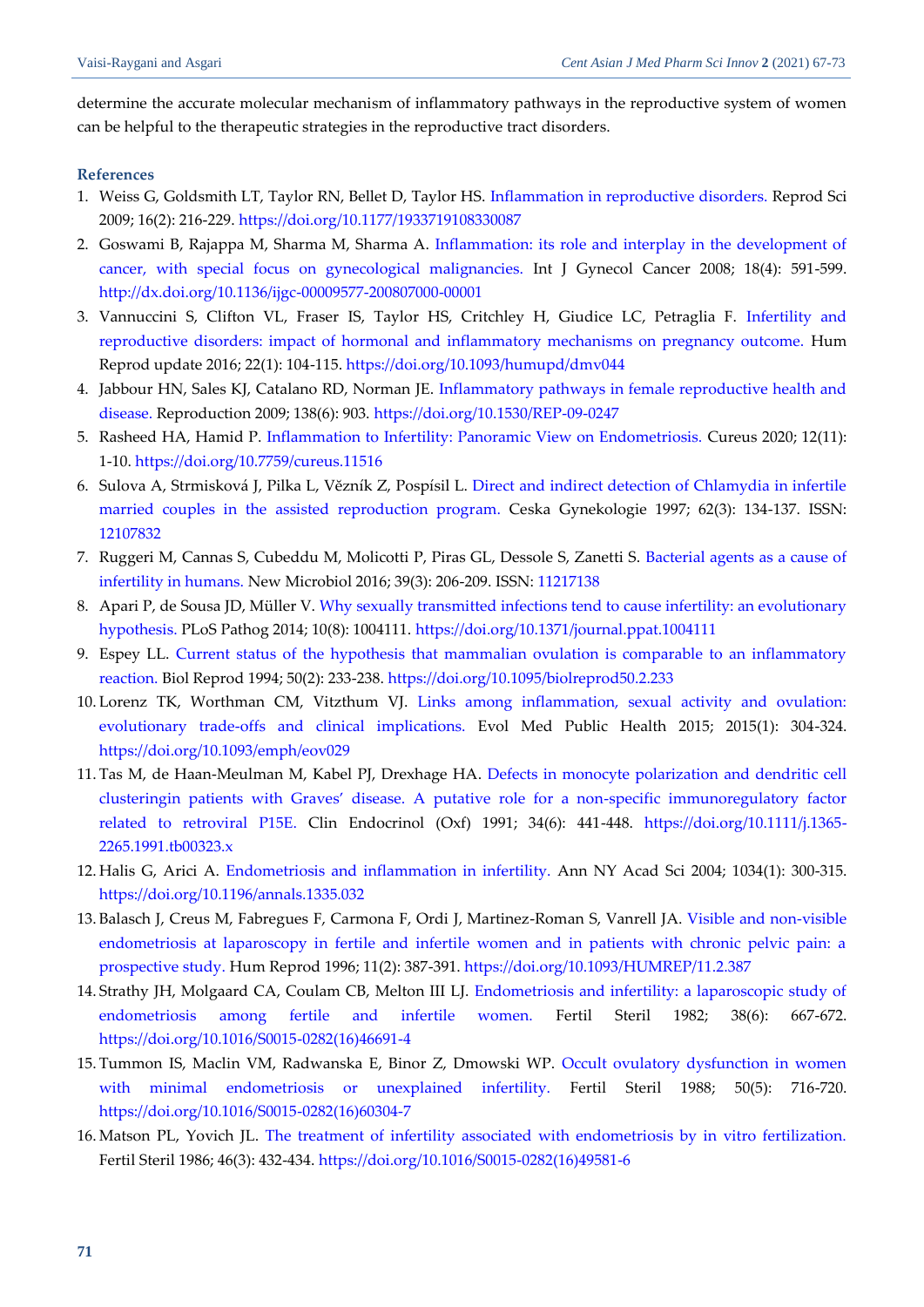- <span id="page-5-0"></span>17. Mahadevan MM, Trounson AO, Leeton JF. [The relationship of tubal blockage, infertility of unknown cause,](https://www.fertstert.org/article/S0015-0282(16)47475-3/pdf)  [suspected male infertility, and endometriosis to success of in vitro fertilization and embryo transfer.](https://www.fertstert.org/article/S0015-0282(16)47475-3/pdf) Fertil Steril 1983; 40(6): 755-762. [https://doi.org/10.1016/S0015-0282\(16\)47475-3](https://doi.org/10.1016/S0015-0282(16)47475-3)
- <span id="page-5-1"></span>18. Hill JA, Faris HM, Schiff I, Anderson DJ. [Characterization of leukocyte subpopulations in the peritoneal fluid](https://freepaper.me/d/PDF/e9/e90e2ef3147389950c8c370fe7110057.pdf?hash=WcXdWxEXai6d-AvMFN6SHg&doi=10.1016/s0015-0282(16)60062-6&title=&save=1%20%20%20%20%20%20%20%20%20%20%20%20%20%20%20%20style=https://www.fertstert.org/article/S0015-0282(16)60062-6/pdf)  [of women with endometriosis.](https://freepaper.me/d/PDF/e9/e90e2ef3147389950c8c370fe7110057.pdf?hash=WcXdWxEXai6d-AvMFN6SHg&doi=10.1016/s0015-0282(16)60062-6&title=&save=1%20%20%20%20%20%20%20%20%20%20%20%20%20%20%20%20style=https://www.fertstert.org/article/S0015-0282(16)60062-6/pdf) Fertil Steril 1988; 50(2): 216-222. [https://doi.org/10.1016/S0015-0282\(16\)60062-6](https://doi.org/10.1016/S0015-0282(16)60062-6)
- <span id="page-5-2"></span>19.Wieser F, Fabjani G, Tempfer C, Schneeberger C, Zeillinger R, Huber JC, Wenzl R. [Tumor necrosis factor-](https://citeseerx.ist.psu.edu/viewdoc/download?doi=10.1.1.836.7747&rep=rep1&type=pdf)α [promotor polymorphisms and endometriosis.](https://citeseerx.ist.psu.edu/viewdoc/download?doi=10.1.1.836.7747&rep=rep1&type=pdf) J Soc Gynecol Investig 2002; 9(5): 313-318. <https://doi.org/10.1177/107155760200900510>
- <span id="page-5-3"></span>20. Falconer H, D'Hooghe T, Fried G. [Endometriosis and genetic polymorphisms.](https://d1wqtxts1xzle7.cloudfront.net/46214764/Endometriosis_and_genetic_polymorphisms20160603-3952-1892moq.pdf?1465013716=&response-content-disposition=inline%3B+filename%3DEndometriosis_and_genetic_polymorphisms.pdf&Expires=1618304302&Signature=bevlJudhWboKWWAJ4kbYG~aZh1stPjWdt5AUUvMRda6ji2rAM5q~tqv00~igTnQ89Iq60xDbEs5KChE5kVkB~taf10eenRdhij42AVp~qF17Wc6UnzKA5rjXCaaTSwpe~ddwoRbq0bfInBsjTVgf9NZzCXjsr9FlZKjvrXEHzb~g0ojTES~XlhLcofIRaf1HfSVDu3P2vIGgoelP1m~5wlEVAg-H8Sn2A5uIsJuZF9LfncKPi9wZPd3cZ8O7RyYinwZhHNz~BZmHu4uhAYFQ0vx~ojZh0HvdX95IvZbOjUBLU76Khg-IZAzq-Hss5vPlyDFzmyH6qwg-VlIMQeoqzA__&Key-Pair-Id=APKAJLOHF5GGSLRBV4ZA) Obstet Gynecol Surv 2007; 62(9): 616-628. <https://doi.org/10.1097/01.ogx.0000279293.60436.60>
- <span id="page-5-4"></span>21. Asghar T, Yoshida S, Kennedy S, Negoro K, Zhuo W, Hamana S, Motoyama S, Nakago S, Barlow D, Maruo T. The tumor necrosis factor-[α promoter− 1031C polymorphism is associated with decreased risk of](https://watermark.silverchair.com/deh478.pdf?token=AQECAHi208BE49Ooan9kkhW_Ercy7Dm3ZL_9Cf3qfKAc485ysgAAAqUwggKhBgkqhkiG9w0BBwagggKSMIICjgIBADCCAocGCSqGSIb3DQEHATAeBglghkgBZQMEAS4wEQQMpyoDhstM2-vP1237AgEQgIICWAiaYs3vT_sMxkMd_irqogYyeA47997pXVKBSAachOvPyMtqrOVf89Q6WeZhJZLYgFjlF-dv07GGgV-r4A3KPLm75RdQm9SOOibcAoGItNikCsZLliXHX3RzZ1D4NIZiYnhgWGoUXq86TNe5dVh_SmskiCI3K-BGwlNIBL_4aMGZq21lzbZ18ogSUyztFmVPekKFn8YF9YjVDAxRswdYSoJynoiTtlrxfYBZ0q0Y65Bg2jiPEt2sWd3fUsZsdYKo-RabZ24YS_dKYu6etkYEECSy2rQW7q4eOMsXcexCLMBIgumf5MHaLE6GNyShQTffQZ6fq_oC61rjcO52cHWKaJaksK-WCoskoFlYhdiKmpvFa7_NIeVzy4G9ecA-FJR3yK8US4E7yVvOnITMv4mT4_pOC2qfGWbb8tL9rZcYeocYwCdug_VbQxNQfK9flw35mU-KPBzWx7GevbAcrjaUbHl6-g9VwVjM8jQxRqLTOgAURQKX7OXN-SjqMcDeOx3yTBwjgXAk3qw2ulHxGZa5nTP07q6DTXqKPai4_GDyvQAyKIaO6euwzVmBgZQiLyEiiN56LwEoievkdSeyChF0hKErzdDVKOfkAYOY3uBTx6Jq-2PEMaAsGrqJQGnJXqRzQ-QIjH38pKTGAZ-sfKSUrhdfLA90c8MGIAo3gOjYcWujJiTvBq6NK-N-t_Asg53HlysYa1QUTydAqOXqQ1lJdtZziUSjhytd3E5dVnfr6PEN4Oljomc-a7PZY8EoXEcRUMW0OvQUu1sBTJBAIlukbugA9pSVUh9SfQ)  [endometriosis in a Japanese population.](https://watermark.silverchair.com/deh478.pdf?token=AQECAHi208BE49Ooan9kkhW_Ercy7Dm3ZL_9Cf3qfKAc485ysgAAAqUwggKhBgkqhkiG9w0BBwagggKSMIICjgIBADCCAocGCSqGSIb3DQEHATAeBglghkgBZQMEAS4wEQQMpyoDhstM2-vP1237AgEQgIICWAiaYs3vT_sMxkMd_irqogYyeA47997pXVKBSAachOvPyMtqrOVf89Q6WeZhJZLYgFjlF-dv07GGgV-r4A3KPLm75RdQm9SOOibcAoGItNikCsZLliXHX3RzZ1D4NIZiYnhgWGoUXq86TNe5dVh_SmskiCI3K-BGwlNIBL_4aMGZq21lzbZ18ogSUyztFmVPekKFn8YF9YjVDAxRswdYSoJynoiTtlrxfYBZ0q0Y65Bg2jiPEt2sWd3fUsZsdYKo-RabZ24YS_dKYu6etkYEECSy2rQW7q4eOMsXcexCLMBIgumf5MHaLE6GNyShQTffQZ6fq_oC61rjcO52cHWKaJaksK-WCoskoFlYhdiKmpvFa7_NIeVzy4G9ecA-FJR3yK8US4E7yVvOnITMv4mT4_pOC2qfGWbb8tL9rZcYeocYwCdug_VbQxNQfK9flw35mU-KPBzWx7GevbAcrjaUbHl6-g9VwVjM8jQxRqLTOgAURQKX7OXN-SjqMcDeOx3yTBwjgXAk3qw2ulHxGZa5nTP07q6DTXqKPai4_GDyvQAyKIaO6euwzVmBgZQiLyEiiN56LwEoievkdSeyChF0hKErzdDVKOfkAYOY3uBTx6Jq-2PEMaAsGrqJQGnJXqRzQ-QIjH38pKTGAZ-sfKSUrhdfLA90c8MGIAo3gOjYcWujJiTvBq6NK-N-t_Asg53HlysYa1QUTydAqOXqQ1lJdtZziUSjhytd3E5dVnfr6PEN4Oljomc-a7PZY8EoXEcRUMW0OvQUu1sBTJBAIlukbugA9pSVUh9SfQ) Hum Reprod 2004; 19(11): 2509-2514. <https://doi.org/10.1093/humrep/deh478>
- <span id="page-5-5"></span>22. Teramoto M, Kitawaki J, Koshiba H, Kitaoka Y, Obayashi H, Hasegawa G, Nakamura N, Yoshikawa T, Matsushita M, Maruya E, Saji H. [Genetic Contribution of Tumor Necrosis Factor \(TNF\)‐α Gene Promoter \(−](https://freepaper.me/d/PDF/4b/4b39c96842dad4421116d6d72445fcfe.pdf?hash=hhX83h4YhvU-LHXulg9rRQ&doi=10.1111/j.1600-0897.2004.00168.x&title=&save=1%20%20%20%20%20%20%20%20%20%20%20%20%20%20%20%20style=)  [1031,− 863 and− 857\) and TNF Receptor 2 Gene Polymorphisms](https://freepaper.me/d/PDF/4b/4b39c96842dad4421116d6d72445fcfe.pdf?hash=hhX83h4YhvU-LHXulg9rRQ&doi=10.1111/j.1600-0897.2004.00168.x&title=&save=1%20%20%20%20%20%20%20%20%20%20%20%20%20%20%20%20style=) in Endometriosis Susceptibility. Am J Reprod Immunol 2004; 51(5): 352-357. <https://doi.org/10.1111/j.1600-0897.2004.00168.x>
- <span id="page-5-6"></span>23.Wieser F, Fabjani G, Tempfer C, Schneeberger C, Sator M, Huber J, Wenzl R. [Analysis of an Interleukin-6](https://link.springer.com/article/10.1016/S1071-5576(02)00187-9#citeas)  [Gene Promoter Polymorphism in Women With Endometriosis Polymorphism in Women With](https://link.springer.com/article/10.1016/S1071-5576(02)00187-9#citeas)  [Endometriosis By Pyrosequencing.](https://link.springer.com/article/10.1016/S1071-5576(02)00187-9#citeas) J Soc Gynecol Investig 2003; 10(1): 32-36. [https://doi.org/10.1016/S1071-](https://doi.org/10.1016/S1071-5576(02)00187-9) [5576\(02\)00187-9](https://doi.org/10.1016/S1071-5576(02)00187-9)
- <span id="page-5-7"></span>24. Homburg R. [The management of infertility associated with polycystic ovary syndrome.](https://rbej.biomedcentral.com/track/pdf/10.1186/1477-7827-1-109.pdf) Reprod Biol Endocrinol 2003; 1(1): 109. <https://doi.org/10.1186/1477-7827-1-109>
- <span id="page-5-8"></span>25.Rostamtabar M, Esmaeilzadeh S, Tourani M, Rahmani A, Baee M, Shirafkan F, Saleki K, Mirzababayi SS, Ebrahimpour S, Nouri HR. [Pathophysiological roles of chronic low‐grade inflammation mediators in](https://srv2.freepaper.me/n/s_oeMgNDf8sBsP_uPRgShQ/PDF/ae/ae95c951947c57a152ee32e6fd9e7cee.pdf)  [polycystic ovary syndrome.](https://srv2.freepaper.me/n/s_oeMgNDf8sBsP_uPRgShQ/PDF/ae/ae95c951947c57a152ee32e6fd9e7cee.pdf) J Cell Physiol 2020; 236(2): 824-838. <https://doi.org/10.1002/jcp.29912>
- <span id="page-5-9"></span>26. Kousta E, White DM, Cela E, McCarthy MI, Franks S. [The prevalence of polycystic ovaries in women with](https://www.researchgate.net/profile/Stephen-Franks/publication/12751493_The_prevalence_of_polycystic_ovaries_with_infertility/links/55df29d108aeaa26af10a0e2/The-prevalence-of-polycystic-ovaries-with-infertility.pdf)  [infertility.](https://www.researchgate.net/profile/Stephen-Franks/publication/12751493_The_prevalence_of_polycystic_ovaries_with_infertility/links/55df29d108aeaa26af10a0e2/The-prevalence-of-polycystic-ovaries-with-infertility.pdf) Hum Reprod 1999; 14(11): 2720-2723. <https://doi.org/10.1093/humrep/14.11.2720>
- <span id="page-5-10"></span>27. Gorry A, White DM, Franks S. [Infertility in polycystic ovary syndrome.](https://www.researchgate.net/profile/Stephen-Franks/publication/6614233_Infertility_in_Polycystic_Ovary_Syndrome_Focus_on_Low-Dose_Gonadotropin_Treatment/links/546dd90e0cf2a7492c560592/Infertility-in-Polycystic-Ovary-Syndrome-Focus-on-Low-Dose-Gonadotropin-Treatment.pdf) Endocrine 2006; 30(1): 27-33. <https://doi.org/10.1385/ENDO:30:1:27>
- <span id="page-5-11"></span>28. Gonzalez F, Rote NS, Minium J, Kirwan JP. [Increased activation of nuclear factor κB triggers inflammation](https://watermark.silverchair.com/jcem1508.pdf?token=AQECAHi208BE49Ooan9kkhW_Ercy7Dm3ZL_9Cf3qfKAc485ysgAAAqAwggKcBgkqhkiG9w0BBwagggKNMIICiQIBADCCAoIGCSqGSIb3DQEHATAeBglghkgBZQMEAS4wEQQMWDMwGbmbHqmqGhsBAgEQgIICUwE69Htogpvpjc9C3BJBB4n0rECuyy6NYKEsQEKyfgbSWwKSK5i_fKvRHqS5YeUAnIi5T0_rPG7ou19Is0aNz7hTrzNygJZ3mLX-fE1xYOY-kHEqc6NTa0eyOJPOKqind-CVZlQMjdvU7OKd1O0wvFn9MhUJ0EK7V6a4ecjgK6dmxAA8HzEDtzcqy-IxIHAKpbrfmHLwVMMpxOiLCQb_cjZ3-uCrbmkVhgUJSWtkHAJTZqBLSecOdtCIFRcg5Irpp92Ljlezouw3YOMDfEZfUdOVigzsQaPxND2pJLQe4bTQjjpJ-nHHLrN9IJXAHxDEeITn2KVGz9I6cULDh_37g0PitoOjHA_9ZZsC5PhVPLayvkBRuhgmHNWtqFDQdU9Lb2-QskCv-sZqnZ9iyG1R3df6p8-P54yPbm6SCXDQo-6JCS3wm6eEcADzMPOGKG7a9UUyRMip0TNck2TJWrBLCfIfFo7Qc2kt-49Ke4mND__u_FABO3viM-PGFJZXu0zi_zlwVZA45lld5o3uEGNduVJ1kp65gWbpGzKddZ1n954mTgz5ZGedEmqciVltWkg0puVvx3rH8ZvjyN-7_bZaYp2q5uLLzi4y1aoeQWT30fMle9qZUuntz6X3nGiSU2E3y9Lajv2-NBlGP5bV17wKBo9FGSs8LPeGtDiOX6ksGOZJg5q_JGW_U20CE4FSEFZbBJlPfVKZQo2NaLlcg1-_FLSXBHcFuO3RSCl-ESm6ekk1gQUNd2pDJnIFghCBmdx7wiabVMBTjGKV-1CwRTVBUN867_w)  [and insulin resistance in polycystic ovary syndrome.](https://watermark.silverchair.com/jcem1508.pdf?token=AQECAHi208BE49Ooan9kkhW_Ercy7Dm3ZL_9Cf3qfKAc485ysgAAAqAwggKcBgkqhkiG9w0BBwagggKNMIICiQIBADCCAoIGCSqGSIb3DQEHATAeBglghkgBZQMEAS4wEQQMWDMwGbmbHqmqGhsBAgEQgIICUwE69Htogpvpjc9C3BJBB4n0rECuyy6NYKEsQEKyfgbSWwKSK5i_fKvRHqS5YeUAnIi5T0_rPG7ou19Is0aNz7hTrzNygJZ3mLX-fE1xYOY-kHEqc6NTa0eyOJPOKqind-CVZlQMjdvU7OKd1O0wvFn9MhUJ0EK7V6a4ecjgK6dmxAA8HzEDtzcqy-IxIHAKpbrfmHLwVMMpxOiLCQb_cjZ3-uCrbmkVhgUJSWtkHAJTZqBLSecOdtCIFRcg5Irpp92Ljlezouw3YOMDfEZfUdOVigzsQaPxND2pJLQe4bTQjjpJ-nHHLrN9IJXAHxDEeITn2KVGz9I6cULDh_37g0PitoOjHA_9ZZsC5PhVPLayvkBRuhgmHNWtqFDQdU9Lb2-QskCv-sZqnZ9iyG1R3df6p8-P54yPbm6SCXDQo-6JCS3wm6eEcADzMPOGKG7a9UUyRMip0TNck2TJWrBLCfIfFo7Qc2kt-49Ke4mND__u_FABO3viM-PGFJZXu0zi_zlwVZA45lld5o3uEGNduVJ1kp65gWbpGzKddZ1n954mTgz5ZGedEmqciVltWkg0puVvx3rH8ZvjyN-7_bZaYp2q5uLLzi4y1aoeQWT30fMle9qZUuntz6X3nGiSU2E3y9Lajv2-NBlGP5bV17wKBo9FGSs8LPeGtDiOX6ksGOZJg5q_JGW_U20CE4FSEFZbBJlPfVKZQo2NaLlcg1-_FLSXBHcFuO3RSCl-ESm6ekk1gQUNd2pDJnIFghCBmdx7wiabVMBTjGKV-1CwRTVBUN867_w) J Clin Endocrinol Metab 2006; 91(4): 1508-1512. <https://doi.org/10.1210/jc.2005-2327>
- <span id="page-5-12"></span>29. Garruti G, Depalo R, Vita MG, Lorusso F, Giampetruzzi F, Damato AB, Giorgino F. [Adipose tissue,](https://www.rbmojournal.com/article/S1472-6483(09)00013-3/pdf)  [metabolic syndrome and polycystic ovary syndrome: from pathophysiology to treatment.](https://www.rbmojournal.com/article/S1472-6483(09)00013-3/pdf) Reprod Biomed online 2009; 19(4): 552-563. <https://doi.org/10.1016/j.rbmo.2009.05.010>
- <span id="page-5-13"></span>30. González F. [Inflammation in polycystic ovary syndrome: underpinning of insulin resistance and ovarian](http://europepmc.org/backend/ptpmcrender.fcgi?accid=PMC3309040&blobtype=pdf)  [dysfunction.](http://europepmc.org/backend/ptpmcrender.fcgi?accid=PMC3309040&blobtype=pdf) Steroids 2012; 77(4): 300-305. <https://doi.org/10.1016/j.steroids.2011.12.003>
- <span id="page-5-14"></span>31. Villuendas G, San Millán JL, Sancho J, Escobar-Morreale HF. The− 597 G→ [A and− 174 G](https://watermark.silverchair.com/jcem1134.pdf?token=AQECAHi208BE49Ooan9kkhW_Ercy7Dm3ZL_9Cf3qfKAc485ysgAAAqIwggKeBgkqhkiG9w0BBwagggKPMIICiwIBADCCAoQGCSqGSIb3DQEHATAeBglghkgBZQMEAS4wEQQMCBU07urgrZ5Zj9oPAgEQgIICVdqxMoq4uif0nzvkR5IgLiXrhxU6T8RNbwNdGFdrOKbcdBS4vvQSTNU58Hf0LTim6Xx0CCTzvFvn-yNR5aq9yBU_eNMtXJPhEgR1IqH0qmuo9MTCsZ_c36yAw5tBie-ew6vdTPbpsMWl1f_OpHtbJtkNE9cnVvtkUJHZl-nMhIcYkFNDqZVxfjo8QNEkDbi2VQPxLHsHkGPZj-IA5DU5UNrF2mDouvj_kFOwvYyL9R8tCJOLifwOHYc1FEX23gX-dnzz737SB1BNrQoVNANmDJqKL8VUL95AftpG9tkb_fKvyf99UU0YJvqxOjiObOXLEvwxcdR8Ij1vXy0e-BRtoAk_iLbxALlgOvXT9G7bQil6wRwh653xdIWY5YprrT4e4w3xp5NSwjS6WruapxfEV_NXChavahxER5CvWAhuVIFjdLnB5e0M-JFFFCVBM891tmCBfGT26B6TFA6b3nsC7LT8mFVvAQrA1wljQJtV4yVu9931cCxgVJ-oCwvYqs9rgfVXc_9hycLOV1CJT72CTfq00SQOFWPNrqTkwIe5p_b0tmjYfozTHf1VFNx_e5SQbE47z0OEBMBYoC3tos4N-hZBLGXWYggTg8C2W5c8iHG3CW3zfXheMIuQy3zirn7Zt02LIf5KzO3nsU1qmr3Pc2kxiXjzAZcZplvkpvvsfL6f9RR48t2GhLq4ZHUVHBXu3XkMPtcDzgf6pPFPXhuxdJBNTwXi7al_HA7JcrcUwcRUY5G2YjZO3j0H-RTsWI_cvkVzuCy89shXzqI1dXQbf4wUnmYN1w)→ C [polymorphisms in the promoter of the IL-6 gene are associated with hyperandrogenism.](https://watermark.silverchair.com/jcem1134.pdf?token=AQECAHi208BE49Ooan9kkhW_Ercy7Dm3ZL_9Cf3qfKAc485ysgAAAqIwggKeBgkqhkiG9w0BBwagggKPMIICiwIBADCCAoQGCSqGSIb3DQEHATAeBglghkgBZQMEAS4wEQQMCBU07urgrZ5Zj9oPAgEQgIICVdqxMoq4uif0nzvkR5IgLiXrhxU6T8RNbwNdGFdrOKbcdBS4vvQSTNU58Hf0LTim6Xx0CCTzvFvn-yNR5aq9yBU_eNMtXJPhEgR1IqH0qmuo9MTCsZ_c36yAw5tBie-ew6vdTPbpsMWl1f_OpHtbJtkNE9cnVvtkUJHZl-nMhIcYkFNDqZVxfjo8QNEkDbi2VQPxLHsHkGPZj-IA5DU5UNrF2mDouvj_kFOwvYyL9R8tCJOLifwOHYc1FEX23gX-dnzz737SB1BNrQoVNANmDJqKL8VUL95AftpG9tkb_fKvyf99UU0YJvqxOjiObOXLEvwxcdR8Ij1vXy0e-BRtoAk_iLbxALlgOvXT9G7bQil6wRwh653xdIWY5YprrT4e4w3xp5NSwjS6WruapxfEV_NXChavahxER5CvWAhuVIFjdLnB5e0M-JFFFCVBM891tmCBfGT26B6TFA6b3nsC7LT8mFVvAQrA1wljQJtV4yVu9931cCxgVJ-oCwvYqs9rgfVXc_9hycLOV1CJT72CTfq00SQOFWPNrqTkwIe5p_b0tmjYfozTHf1VFNx_e5SQbE47z0OEBMBYoC3tos4N-hZBLGXWYggTg8C2W5c8iHG3CW3zfXheMIuQy3zirn7Zt02LIf5KzO3nsU1qmr3Pc2kxiXjzAZcZplvkpvvsfL6f9RR48t2GhLq4ZHUVHBXu3XkMPtcDzgf6pPFPXhuxdJBNTwXi7al_HA7JcrcUwcRUY5G2YjZO3j0H-RTsWI_cvkVzuCy89shXzqI1dXQbf4wUnmYN1w) J Clin Endocrinol Metab 2002; 87(3): 1134-1141. <https://doi.org/10.1210/jcem.87.3.8309>
- <span id="page-5-15"></span>32. Peral B, San Millán JL, Castello R, Moghetti P, Escobar-Morreale HF. [The methionine 196 arginine](https://watermark.silverchair.com/jcem3977.pdf?token=AQECAHi208BE49Ooan9kkhW_Ercy7Dm3ZL_9Cf3qfKAc485ysgAAAqIwggKeBgkqhkiG9w0BBwagggKPMIICiwIBADCCAoQGCSqGSIb3DQEHATAeBglghkgBZQMEAS4wEQQMn2nTb63vWOOBRAXIAgEQgIICVWw9bTK_28ymbgVBDVPk-w7HuJaSHFe8X1ZBFs_rbRVWgkh0Qro36nLSvKE0cWn99kGx-9mEHYayoOvMyqCwFNqwrHiK20hQLxUOkKiEQGTVkF1F26kbxadDQwIFJCB_I5t0noJgRq2nwKq6bkT751pxZPFVD7ccYh3APqVU5iyCpjf8LepInmvWky95VpJEcAcplzYmaRVKWxcDrWiZEhGM_KO0qQagIkagCtslCJiEeZchc2Jb-FKqP8Zg6YAy-acWL4OKjUOuicoB8XvCEyNDOgz3Fbgmsuo8g-tMthbQEnmO61VxrwtYPiSWB_hTx5nDb4-DPEMxp5sPJwfm9KYuUDSVOX97PccwmHAtxK25NInmUkII6XkFmVfrvootB1wqDyTVTjKvPpCauvBbnbtQwHMCpFBTKwLECnQ1A6fJaCZXe4nQLCTdMVh7iJYOkb6xAWwhE-9RfI9eVqEyflldQyMDwTUPGhfiBxdoh1krzNMUZRZCjwouQnDr1uEzIhKcGVYpbPaQGAS-iFZ-FTOmlt5zP9BIx5BQS2LS4nrUn6Ygai960mV0LNhmwEePopGFJsIGCtAMk15d5THRi7p-8sURKLCTL1dTg5arxx3ao7jiUsXJWHkmFejnzvZNyve2qJKv-vmAWxyuN8YZ27xmFvaY_N2-rp6Gg4OylJaZNfmCew0qGoT1gMCQRVpbexIp0zoVT-yXsTJca8uH5lYGykEmVQS6ZAwJGj18Jeh8GRsOrVuDMhBxtjjUXY1HOz9vIdxN_U65ovX_jH4EOIN32G1YXg)  [polymorphism in exon 6 of the TNF receptor 2 gene \(TNFRSF1B\) is associated with the polycystic ovary](https://watermark.silverchair.com/jcem3977.pdf?token=AQECAHi208BE49Ooan9kkhW_Ercy7Dm3ZL_9Cf3qfKAc485ysgAAAqIwggKeBgkqhkiG9w0BBwagggKPMIICiwIBADCCAoQGCSqGSIb3DQEHATAeBglghkgBZQMEAS4wEQQMn2nTb63vWOOBRAXIAgEQgIICVWw9bTK_28ymbgVBDVPk-w7HuJaSHFe8X1ZBFs_rbRVWgkh0Qro36nLSvKE0cWn99kGx-9mEHYayoOvMyqCwFNqwrHiK20hQLxUOkKiEQGTVkF1F26kbxadDQwIFJCB_I5t0noJgRq2nwKq6bkT751pxZPFVD7ccYh3APqVU5iyCpjf8LepInmvWky95VpJEcAcplzYmaRVKWxcDrWiZEhGM_KO0qQagIkagCtslCJiEeZchc2Jb-FKqP8Zg6YAy-acWL4OKjUOuicoB8XvCEyNDOgz3Fbgmsuo8g-tMthbQEnmO61VxrwtYPiSWB_hTx5nDb4-DPEMxp5sPJwfm9KYuUDSVOX97PccwmHAtxK25NInmUkII6XkFmVfrvootB1wqDyTVTjKvPpCauvBbnbtQwHMCpFBTKwLECnQ1A6fJaCZXe4nQLCTdMVh7iJYOkb6xAWwhE-9RfI9eVqEyflldQyMDwTUPGhfiBxdoh1krzNMUZRZCjwouQnDr1uEzIhKcGVYpbPaQGAS-iFZ-FTOmlt5zP9BIx5BQS2LS4nrUn6Ygai960mV0LNhmwEePopGFJsIGCtAMk15d5THRi7p-8sURKLCTL1dTg5arxx3ao7jiUsXJWHkmFejnzvZNyve2qJKv-vmAWxyuN8YZ27xmFvaY_N2-rp6Gg4OylJaZNfmCew0qGoT1gMCQRVpbexIp0zoVT-yXsTJca8uH5lYGykEmVQS6ZAwJGj18Jeh8GRsOrVuDMhBxtjjUXY1HOz9vIdxN_U65ovX_jH4EOIN32G1YXg)  [syndrome and hyperandrogenism.](https://watermark.silverchair.com/jcem3977.pdf?token=AQECAHi208BE49Ooan9kkhW_Ercy7Dm3ZL_9Cf3qfKAc485ysgAAAqIwggKeBgkqhkiG9w0BBwagggKPMIICiwIBADCCAoQGCSqGSIb3DQEHATAeBglghkgBZQMEAS4wEQQMn2nTb63vWOOBRAXIAgEQgIICVWw9bTK_28ymbgVBDVPk-w7HuJaSHFe8X1ZBFs_rbRVWgkh0Qro36nLSvKE0cWn99kGx-9mEHYayoOvMyqCwFNqwrHiK20hQLxUOkKiEQGTVkF1F26kbxadDQwIFJCB_I5t0noJgRq2nwKq6bkT751pxZPFVD7ccYh3APqVU5iyCpjf8LepInmvWky95VpJEcAcplzYmaRVKWxcDrWiZEhGM_KO0qQagIkagCtslCJiEeZchc2Jb-FKqP8Zg6YAy-acWL4OKjUOuicoB8XvCEyNDOgz3Fbgmsuo8g-tMthbQEnmO61VxrwtYPiSWB_hTx5nDb4-DPEMxp5sPJwfm9KYuUDSVOX97PccwmHAtxK25NInmUkII6XkFmVfrvootB1wqDyTVTjKvPpCauvBbnbtQwHMCpFBTKwLECnQ1A6fJaCZXe4nQLCTdMVh7iJYOkb6xAWwhE-9RfI9eVqEyflldQyMDwTUPGhfiBxdoh1krzNMUZRZCjwouQnDr1uEzIhKcGVYpbPaQGAS-iFZ-FTOmlt5zP9BIx5BQS2LS4nrUn6Ygai960mV0LNhmwEePopGFJsIGCtAMk15d5THRi7p-8sURKLCTL1dTg5arxx3ao7jiUsXJWHkmFejnzvZNyve2qJKv-vmAWxyuN8YZ27xmFvaY_N2-rp6Gg4OylJaZNfmCew0qGoT1gMCQRVpbexIp0zoVT-yXsTJca8uH5lYGykEmVQS6ZAwJGj18Jeh8GRsOrVuDMhBxtjjUXY1HOz9vIdxN_U65ovX_jH4EOIN32G1YXg) J Clin Endocrinol Metab 2002; 87(8): 3977-3983. <https://doi.org/10.1210/jcem.87.8.8715>